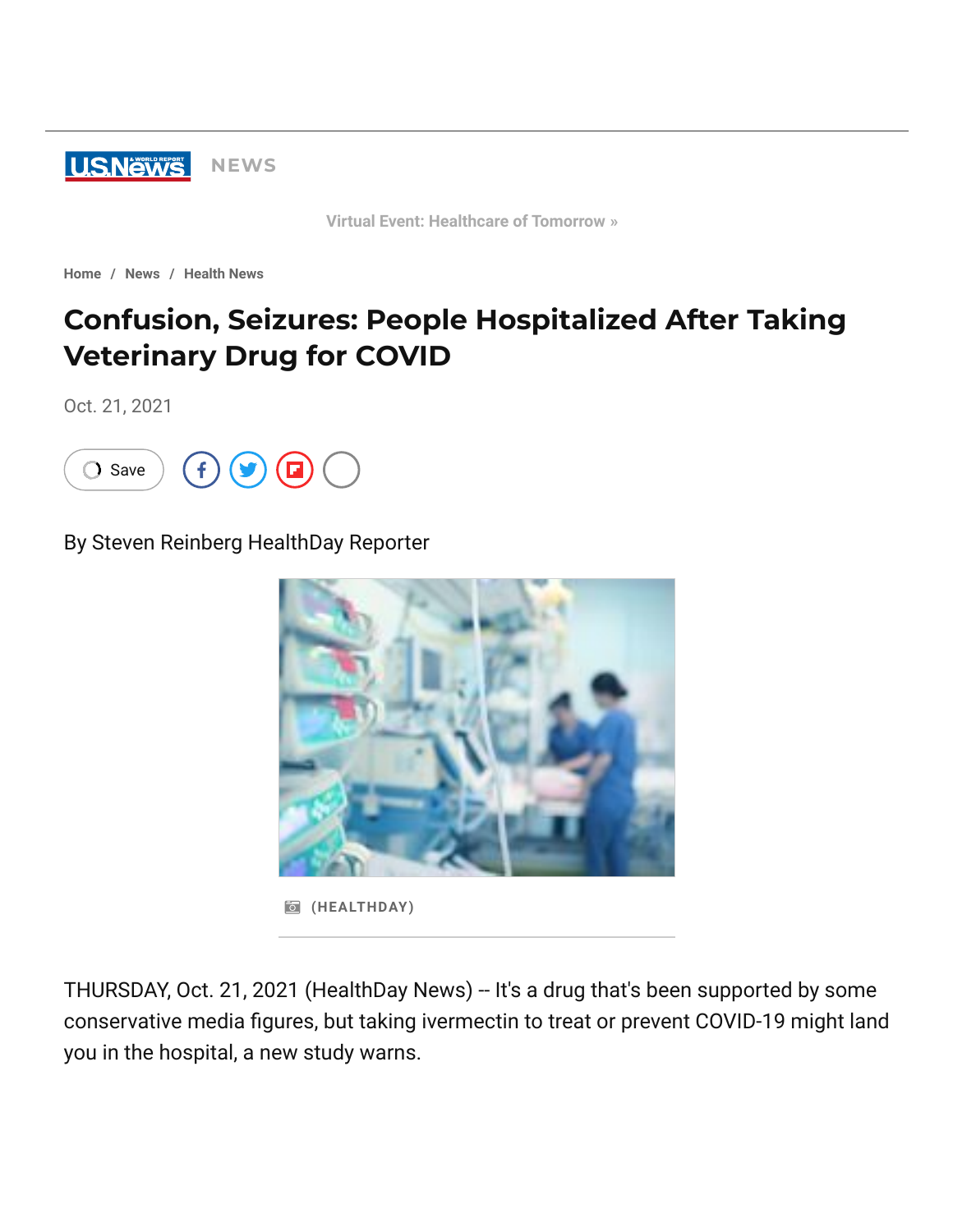Interest in the drug surged last summer as the highly contagious Delta variant took over the United States. But instead of protecting against the virus, the use of a medicine typically reserved for horses and cattle has instead prompted a spike in calls to poison control centers across the country.

 $\overline{\mathsf{x}}$ 

In response, the U.S. Food and Drug Administration has warned against using the drug, stressing that no form of ivermectin has been approved to treat or prevent COVID-19.

"You are not a horse. You are not a cow. Seriously, y'all. Stop it," the FDA tweeted back in August.

In the latest report on ivermectin, researchers said dangerous side effects from taking ivermectin can include confusion, loss of control over body movement ("ataxia"), weakness, low blood pressure, seizures, gastrointestinal distress, dizziness, vision symptoms or rash. The side effects can be triggered by taking too much of the drug or having it interact with other medications, they noted.

"It's very easy to give yourself too much. Most people who develop symptoms probably took too much, but we did have several people who were taking it for days and weeks and then developed toxicity," said lead researcher Dr. Robert Hendrickson. He is associate medical director of the Oregon Poison Center and a professor of emergency medicine at Oregon Health and Science University, in Portland.

"It's an unusual medication in that it has a lot of interactions, so even if you're taking the normal dose prescribed for other disorders, you can get sick because of interactions with other medications," he explained. "It's usually a medication we're fairly careful with."

Hendrickson explained that ivermectin can accumulate in the brain. "That's where most of the toxicity is  $-$  you get off balance, you get confused and feel weak  $-$  that's where most of the interactions are," he said.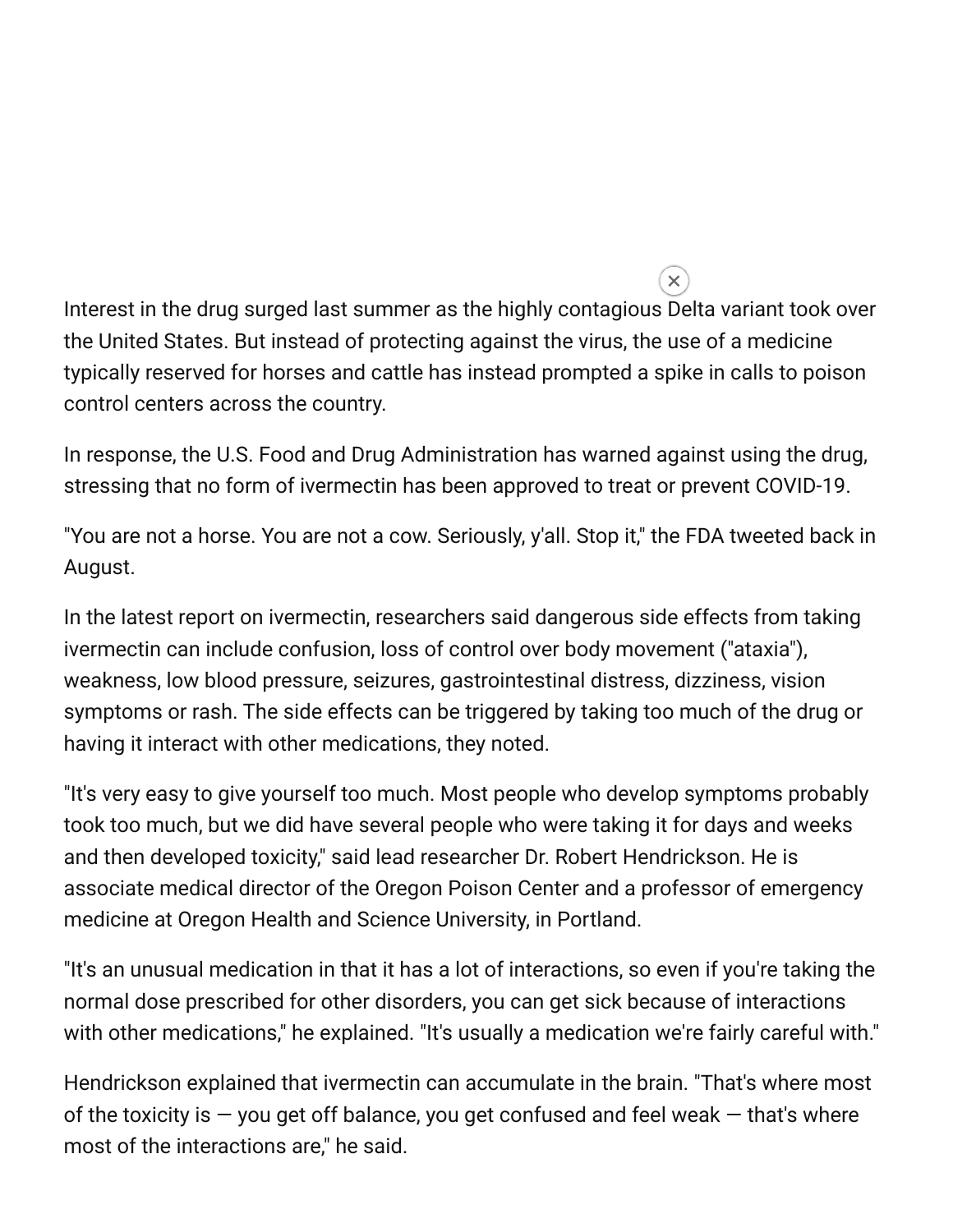Early studies in cell cultures seemed to indicate that ivermectin could prevent COVID-19 from entering cells, but that has not panned out in humans, Hendrickson said.

Yet, the drug continues to be touted by those who oppose COVID-19 vaccines, even though no proof exists that it is effective in preventing or treating COVID-19, he said.

For the study, Hendrickson's team reviewed ivermectin-related calls to the Oregon Poison Center in August. In all, 21 people reported side effects after taking the drug.

Most of the reports came from people over 60 years of age. Eleven of the reports were from people who took ivermectin to prevent COVID-19. The other 10 took the drug to treat COVID-19 symptoms.

Among those taking ivermectin, three had a prescription from a doctor or veterinarian, and 17 purchased veterinary versions of the drug. Where the others got the drug isn't known.

For most people, adverse symptoms developed within two hours after taking a large, first-time dose of the drug. In six people, symptoms developed over several days to weeks after repeated doses taken every other day or twice weekly. One person was also taking vitamin D to treat or prevent COVID-19.

Six of the 21 were hospitalized for toxic effects from ivermectin, and all said they took the drug to prevent COVID-19, including the three who had a prescription for the drug.

Of the six hospitalized, four were treated in an intensive care unit, and none died. Among those hospitalized, gastrointestinal distress, confusion, ataxia, weakness, low blood pressure and seizures were the most common adverse side effects.

For those not hospitalized, the most common symptoms were gastrointestinal distress, dizziness, confusion, vision symptoms and rash, the researchers found.

Hendrickson noted there isn't any treatment for the side effects of ivermectin. "It's just a matter of waiting and supportive care," he said.

Since August, reports of serious side effects from ivermectin have continued, although not as many, Hendrickson said.

Dr. Robert Glatter, an emergency medicine physician at Lenox Hill Hospital in New York City, said, "Simply put, there is no clinical use for prescribing ivermectin to treat or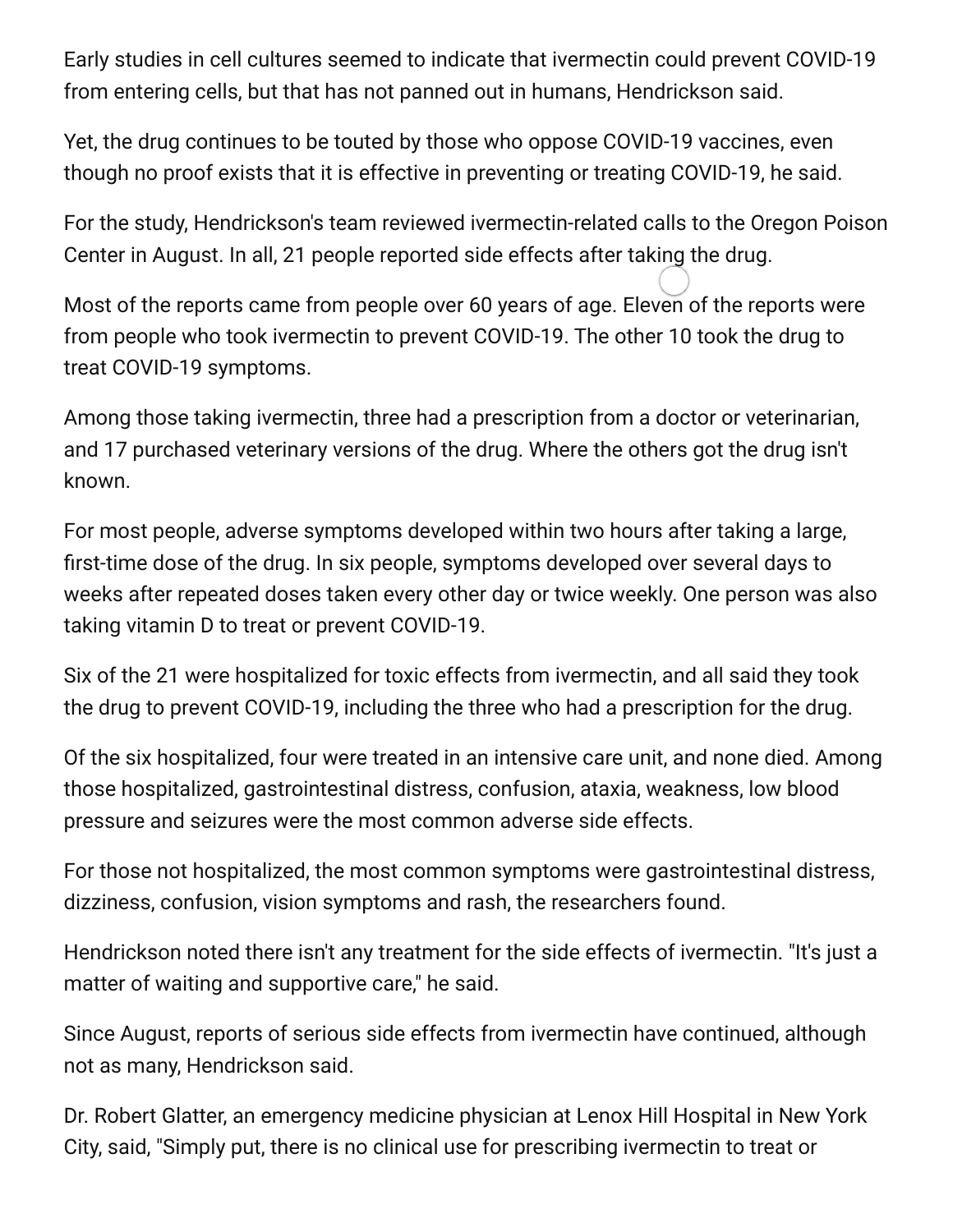prevent COVID-19. It's irresponsible and frankly dangerous for health care professionals to even consider prescribing ivermectin for treatment or prevention of COVID-19."

Although the drug may inhibit replication of the virus in a test tube, based on multiple studies and reviews, it does not have any true clinical value for treating people with COVID-19, he said.

"The only indication for prescribing ivermectin is to treat a parasitic intestinal infection known as strongyloidiasis [roundworm]. It also may be used for  $\bigcup$ hocerciasis [river blindness] or as a topical treatment for pediculosis [lice] and rosacea. In general, it had value treating parasites in pets and livestock," Glatter said.

The misinformation related to ivermectin has the potential to cause serious medical complications that could be deadly, he warned. "It's vital that the public consult official and trusted medical sources such as the U.S. Centers for Disease Control and Prevention or the U.S. National Institutes of Health for validated and safe approaches for treatment of COVID-19," Glatter stressed.

The report was published online Oct. 20 in the [New England Journal of Medicine](https://www.nejm.org/doi/full/10.1056/NEJMc2114907).

### **More information**

For more on ivermectin and COVID-19, head to the [U.S. Food and Drug Administration.](https://www.fda.gov/consumers/consumer-updates/why-you-should-not-use-ivermectin-treat-or-prevent-covid-19)

SOURCES: Robert Hendrickson, MD, associate medical director, Oregon Poison Center, professor, emergency medicine, Oregon Health and Science University, Portland; Robert Glatter, MD, emergency medicine physician, Lenox Hill Hospital, New York City; New England Journal of Medicine, Oct. 20, 2021, online

Copyright © 2021 [HealthDay](http://www.healthday.com/). All rights reserved.

**Tags: [drugs,](https://www.usnews.com/topics/subjects/drugs) [infections](https://www.usnews.com/topics/subjects/infections), [health,](https://www.usnews.com/topics/subjects/health) [infectious diseases,](https://www.usnews.com/topics/subjects/infectious-diseases) [medicine](https://www.usnews.com/topics/subjects/medicine), [prescription drugs,](https://www.usnews.com/topics/subjects/prescription-drugs) [safety](https://www.usnews.com/topics/subjects/safety)**

## **RECOMMENDED ARTICLES**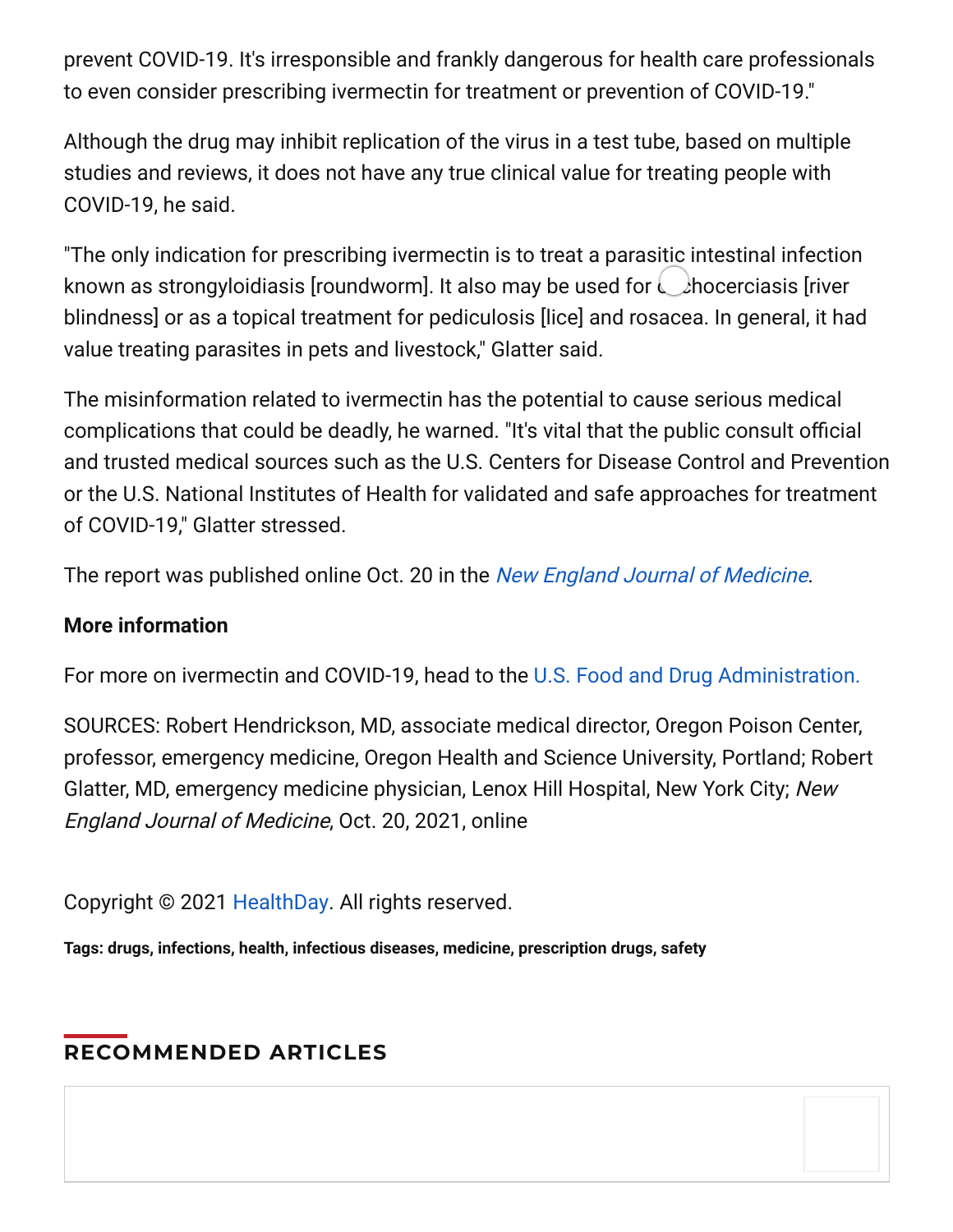

### **USNews**

#### **Coronavirus Bulletin**

Stay informed daily on the latest news and advice on COVID-19 from the editors at U.S. News & World Report.

**[Sign in to manage your newsletters »](https://www.usnews.com/emailprefs/preference-center)**

## **YOU MAY ALSO LIKE**

**The 10 Worst [Presidents](https://www.usnews.com/news/special-reports/the-worst-presidents/slideshows/the-10-worst-presidents)**

**Cartoons on [President](https://www.usnews.com/cartoons/donald-trump) Donald Trump**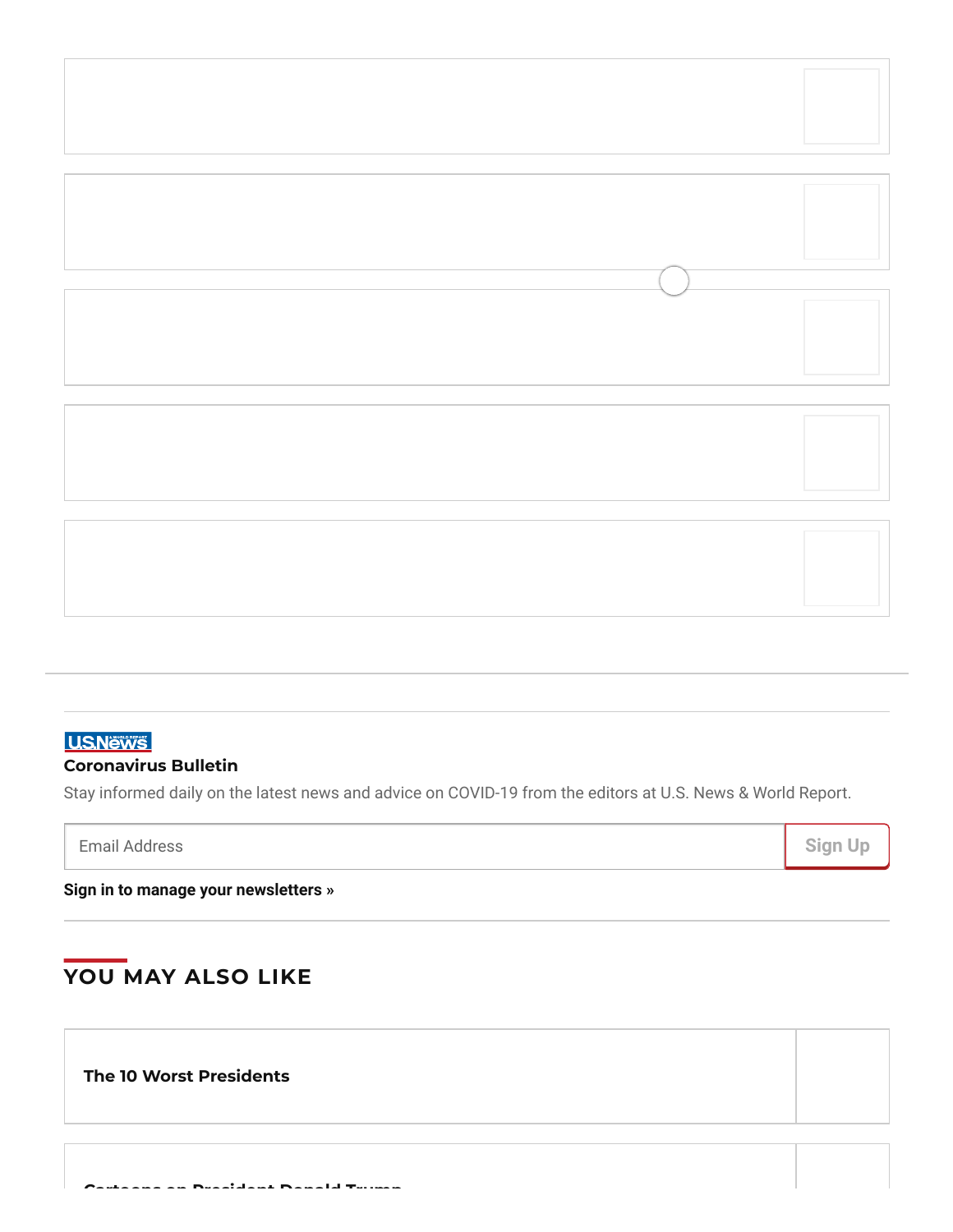**[Photos:](https://www.usnews.com/photos/obama-behind-the-scenes) Obama Behind the Scenes**

**Photos: Who [Supports](https://www.usnews.com/news/elections/photos/2020/03/11/photos-who-supported-joe-biden-in-the-democratic-primaries) Joe Biden?**

**Poll: [Americans](https://www.usnews.com/news/national-news/articles/2021-10-26/the-share-of-americans-who-want-more-police-spending-is-growing-poll-says) Want More Police Spending**

**FDA Panel OK's [Vaccine](https://www.usnews.com/news/health-news/articles/2021-10-26/fda-committee-endorses-pfizer-covid-19-vaccine-for-kids-5-11) for Kids**

**Report: COVID-19 Cases in Kids [Declining](https://www.usnews.com/news/health-news/articles/2021-10-26/report-weekly-us-covid-19-infections-in-kids-decrease-for-7th-week-in-a-row)**

**ISIS-K Could Attack U.S. Within 6 [Months](https://www.usnews.com/news/national-news/articles/2021-10-26/isis-in-afghanistan-could-attack-us-within-6-months-us-intelligence)**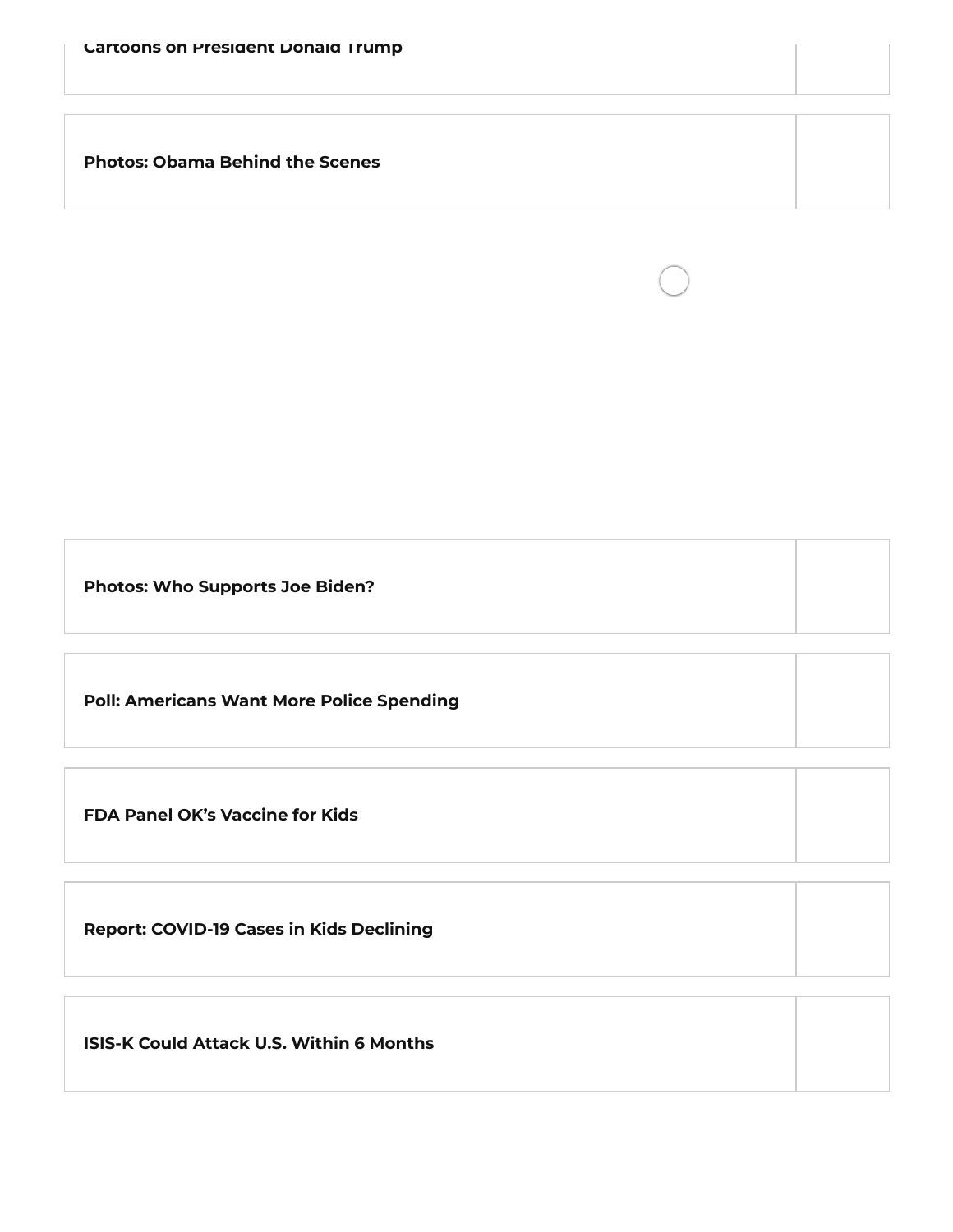| <b>Consumer Confidence Bounces Back in October</b> |  |
|----------------------------------------------------|--|
| Home Prices Rise 19.8% in August                   |  |

**Load More**

**BEST [COUNTRIES](https://www.usnews.com/news/best-countries)**

**BEST [STATES](https://www.usnews.com/news/best-states)**

**HEALTHIEST [COMMUNITIES](https://www.usnews.com/news/healthiest-communities)**

**[NEWS](https://www.usnews.com/news)**

**[CITIES](https://www.usnews.com/news/cities)**

**[LEADERS](https://www.usnews.com/news/leaders)**

**THE [REPORT](https://www.usnews.com/news/the-report)**

**[PHOTOS](https://www.usnews.com/photos)**

**[ELECTIONS](https://www.usnews.com/news/elections)**